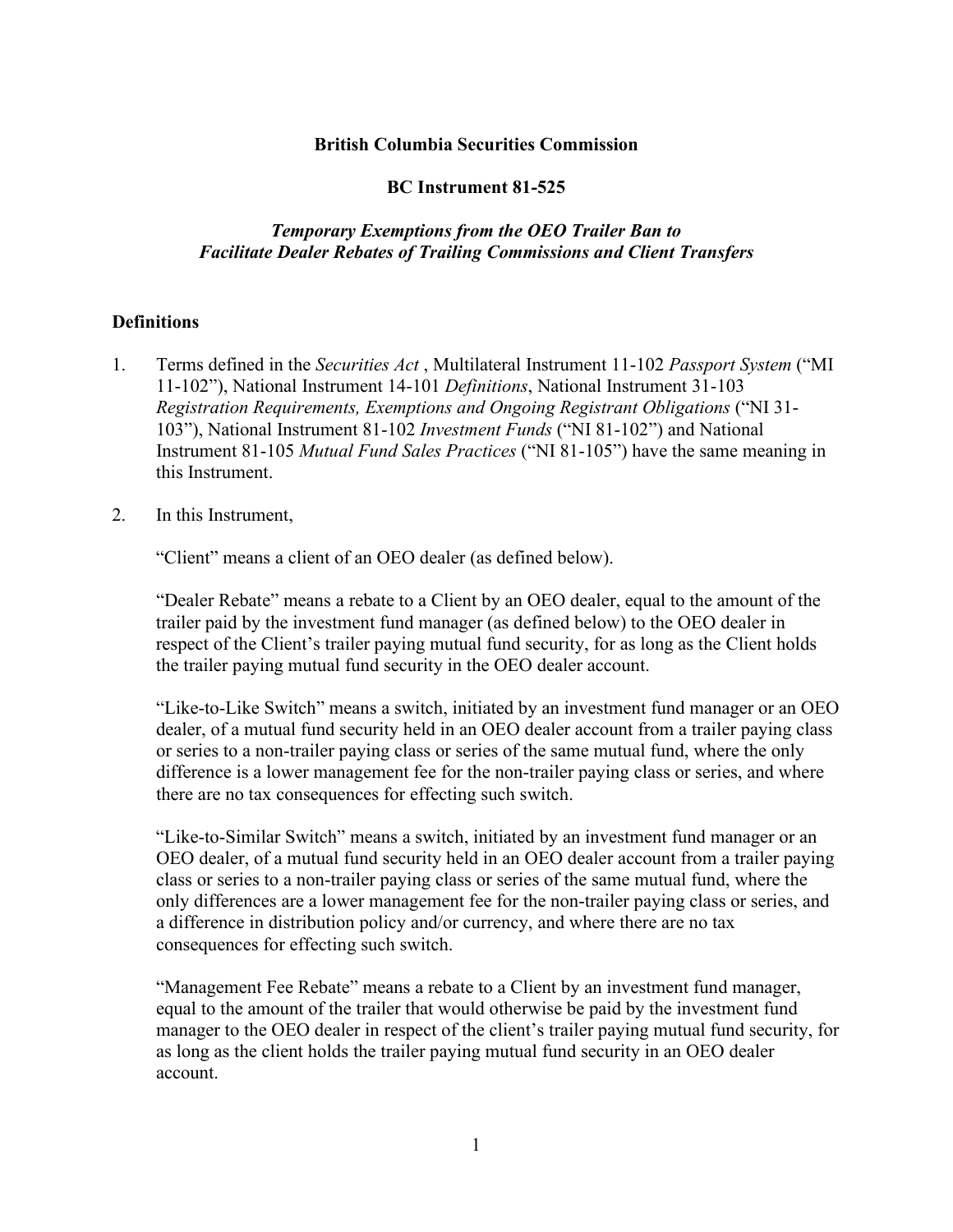"Pending Switches" means client-initiated transfers of trailer paying mutual fund securities to OEO dealer accounts made shortly before the Effective Date (as defined below) where a Like-to-Like Switch or a Like-to-Similar Switch might be available but it is not operationally reasonable to effect a switch.

"trailers" means trailing commissions.

## **Background**

## *OEO Trailer Ban*

3. Effective June 1, 2022 (the "Effective Date"), pursuant to section 3.2(4) of NI 81-105, members of the organization of a mutual fund ("investment fund managers" or "IFMs") will be prohibited from paying trailers to participating dealers that are not required to make a suitability determination such as investment dealers offering order execution only accounts ("OEO dealers") in connection with a Client's purchase and ongoing ownership of a prospectus-qualified mutual fund security ("mutual fund security") and pursuant to section 2.2(3) of NI 81-105, OEO dealers will be prohibited from soliciting or accepting the payment of trailers from IFMs (together, the "OEO Trailer Ban").

## *Current Mutual Fund Holdings with Trailers in OEO Dealer Accounts*

- 4. Prior to the Effective Date, there will be mutual funds held in OEO dealer accounts for which trailers are paid ("Current Holdings"). To comply with the OEO Trailer Ban as of the Effective Date, IFMs and OEO dealers have determined the approach set out in sections 5 to 13 will be used to process Current Holdings.
- 5. IFMs and OEO dealers will process Current Holdings as follows
	- (a) certain IFMs have executed, or will execute, Like-to-Like Switches or, where no Like-to-Like Switch is available, have executed, or will execute Like-to Similar Switches, without instruction from the Client or the OEO dealer,
	- (b) certain OEO dealers have executed, or will execute, certain Like-to-Like Switches or, where no Like-to-Like Switch is available, have executed, or will execute certain Like-to-Similar Switches, without instruction from the Client,
	- (c) certain Clients may continue to hold the trailer paying mutual fund securities in an OEO dealer account on and after the Effective Date, and the relevant IFM may provide a Management Fee Rebate, and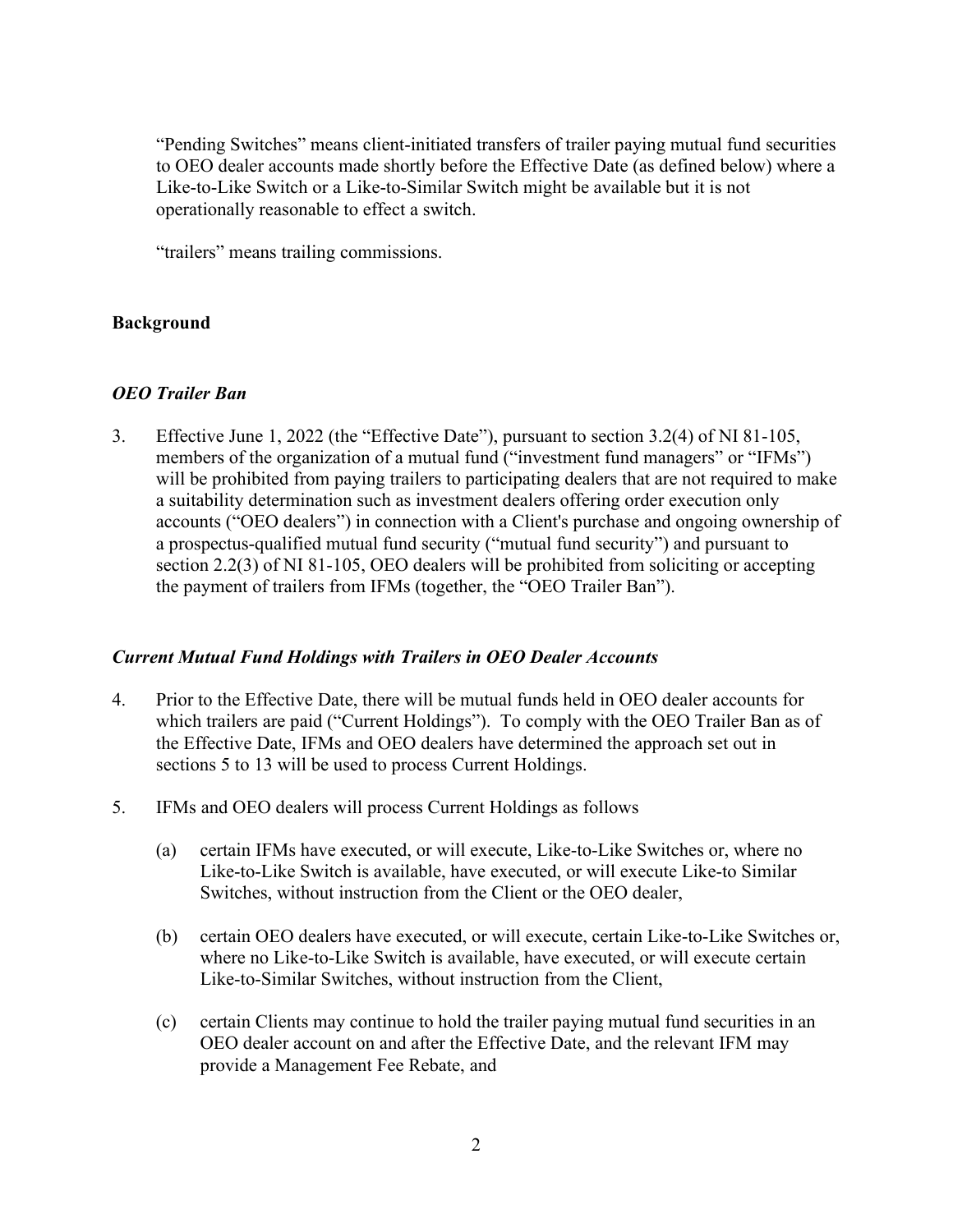- (d) where a Like-to-Like Switch or a Like-to-Similar Switch is not available or not effected by the Effective Date, and a Management Fee Rebate is also not used, a Client may continue to hold the trailer paying mutual fund securities in an OEO dealer account on and after the Effective Date, and the OEO dealer will provide a Dealer Rebate.
- 6. Where a Like-to-Like Switch or a Like-to-Similar Switch is effected
	- (a) certain IFMs may change the trading instructions for any IFM-established systematic plan from the trailer paying class or series to the non-trailer paying class or series of the same mutual fund used for the switch, without instruction from the Client or the OEO dealer,
	- (b) certain OEO dealers may change the trading instructions for any dealer-established systematic plan from the trailer paying class or series to the non-trailer paying class or series of the same mutual fund used for the switch, without instruction from the Client,
	- (c) certain IFMs may seek Client instruction to change the trading instructions for any IFM-established systematic plan from the trailer paying class or series to the nontrailer paying class or series of the same mutual fund used for the switch, and
	- (d) certain OEO dealers may seek Client instruction to change the trading instructions for any dealer-established systematic plan from the trailer paying class or series to the non-trailer paying class or series of the same mutual fund used for the switch.
- 7. Where Client instruction is sought further to subsections 6(c) and (d), and no Client instruction is received prior to the Effective Date, the systematic plans will terminate as of the Effective Date.
- 8. For Pending Switches, clients may be provided with a Management Fee Rebate from the IFM, if it can be used, failing which, the OEO dealer will provide a Dealer Rebate until the FundServ Date (as defined below) or such earlier date on which Like-to-Like Switches and Like-to-Similar Switches can be effected manually by the OEO dealer.
- 9. IFMs will waive any redemption fees for Current Holdings purchased under the deferred sales charge option ("DSC redemption fees") that are triggered by the Like-to-Like Switches or the Like-to-Similar Switches.
- 10. If a Client closed his/her account prior to the payment of a Dealer Rebate in connection with Current Holdings and the OEO dealer cannot locate the Client, then the OEO dealer will donate such Dealer Rebate to a registered charity within 12 months of receipt of the trailer by the OEO dealer, where permitted by applicable laws.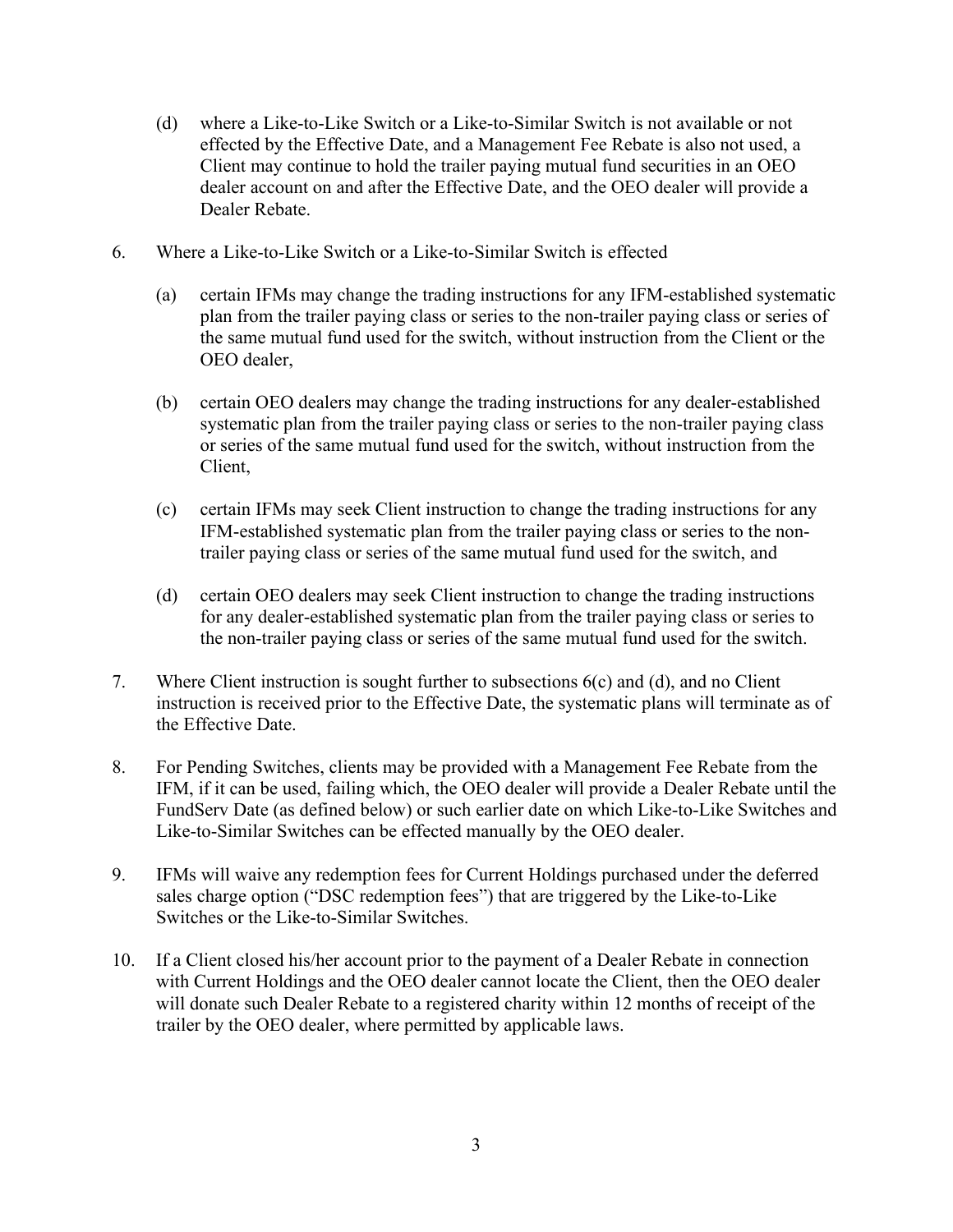- 11. For Current Holdings, OEO dealers and IFMs will not charge any fees to Clients in connection with Like-to-Like Switches, Like-to-Similar Switches, Management Fee Rebates or Dealer Rebates initiated by an OEO dealer or an IFM, as applicable.
- 12. As long as Like-to-Like Switches, Like-to-Similar Switches, Management Fee Rebates and Dealer Rebates are permitted or remain in effect for Current Holdings further to this order, no Client will be redeemed by an IFM or OEO dealer from a mutual fund nor be subject to a DSC redemption fee as a result of the Like-to-Like Switches and Like-to-Similar Switches, in order for the IFMs and OEO dealers to comply with the OEO Trailer Ban.
- 13. OEO dealers will provide Clients with Current Holdings with the following written information, either before or as soon as practicable after the implementation of the scenarios described in section 5
	- (a) the scenarios described in section 5 and an explanation of how the proposed actions may impact the Client,
	- (b) an explanation that the proposed actions described in (a) above are due to the OEO Trailer Ban, which takes effect on the Effective Date,
	- (c) a brief explanation that the OEO Trailer Ban means that trailer paying mutual fund securities should no longer be held in OEO dealer accounts,
	- (d) where no Like-to-Like Switch or Like-to-Similar Switch is effected and no Management Fee Rebate is used, the OEO dealer will provide a Dealer Rebate,
	- (e) except as set out in (f) below, a Like-to-Like to Switch and a Like-to-Similar Switch will be reflected in the Client's next account statement and the Client will receive a trade confirmation promptly following any Like-to-Like Switch or Like-to-Similar Switch,
	- (f) where it is not operationally reasonable to provide the trade confirmation as set out in (e) above, the OEO dealer will appear before IIROC's Board of Directors at its next board meeting to explain the circumstances, and will reflect any Like-to-Like Switch or Like-to-Similar Switch in the Client's next account statement and, as soon as practicable and no later than 30 days following any Like-to-Like Switch or Like-to-Similar Switch, the OEO dealer will deliver a personalized communication to the Client with key information that would be provided in a trade confirmation, including the date, the quantity and description of the mutual fund securities switched and the net asset value of the mutual fund securities switched,
	- (g) their trade confirmation pursuant to (e) above or post-switch communication pursuant to (f) above, as applicable, and/or account statement and/or transaction history will help the Client to determine what class or series of the non-trailer paying mutual fund is held by the Client after the Like-to-Like Switch or Like-to-Similar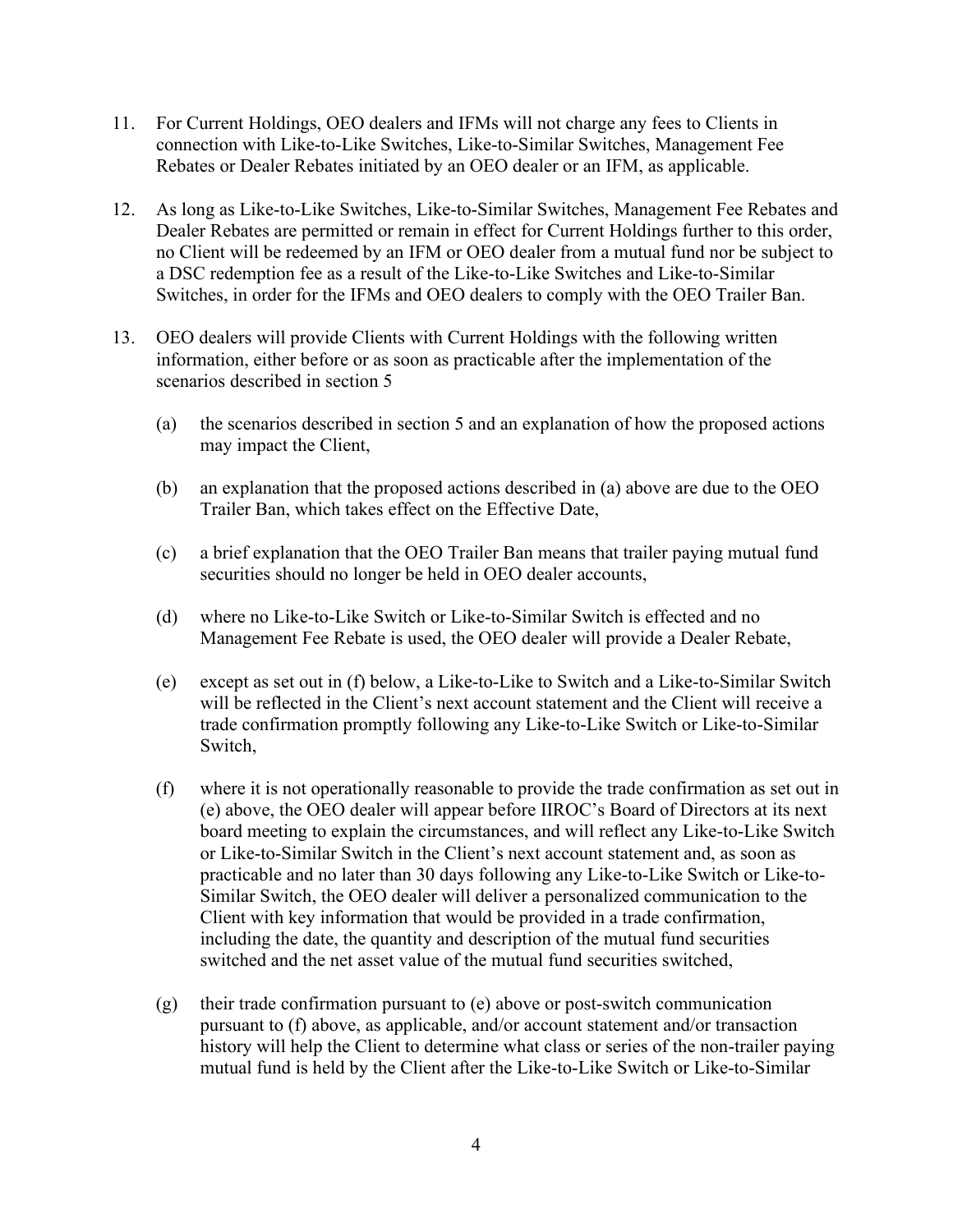Switch,

- (h) how to obtain further information about their mutual fund securities, including how to obtain a copy of the fund facts document ("Fund Facts") for the relevant class or series held by the Client after a Like-to-Like Switch or a Like-to-Similar Switch, and that the Fund Facts will not be delivered unless requested,
- (i) a statement about the Dealer Rebate, how the Dealer Rebate is calculated, the frequency of payment of the Dealer Rebate, and that the Client's account statement will identify any Dealer Rebate payment the Client may receive, and
- (j) OEO dealer contact information for the Client to obtain further information.
- 14. Without relief from the OEO Trailer Ban, following the Effective Date, for Current Holdings where Like-to-Like Switches and Like-to-Similar Switches are not effected and Management Fee Rebates are not used, and for Pending Switches, IFMs and OEO dealers would have to comply with the OEO Trailer Ban, which could result in redemptions of Client mutual fund securities and possibly the payment by Clients of DSC redemption fees. The Commission considers that allowing IFMs to pay trailers to OEO dealers and allowing OEO dealers to accept such trailers for the purpose of facilitating Dealer Rebates in these circumstances, would result in better outcomes for Clients.

## *Transfers of Mutual Fund Holdings with Trailers to OEO Dealer Accounts*

- 15. On or after the Effective Date, there will be client-initiated transfers of trailer paying mutual fund securities to OEO dealers ("Client Transfers"). To comply with the OEO Trailer Ban, IFMs and OEO dealers have determined the approach set out in sections 16 to 26 will be used to process Client Transfers.
- 16. Fundserv is the industry network for trading and settlement of mutual funds. It is expected that Fundserv will update its standards to enable IFMs to provide the fund code destination, which will allow OEO dealers to effect the Like-to-Like Switches and Like-to-Similar Switches of Client Transfers by June 30, 2023 ("Fundserv Date").
- 17. OEO dealers will process Client Transfers made on or after the Effective Date and prior to the Fundserv Date as follows
	- (a) if the OEO dealer cannot manually effect Like-to-Like Switches and Like-to-Similar Switches
		- (i) where an IFM has identified that a Management Fee Rebate can be used, the IFM will provide a Management Fee Rebate, and
		- (ii) where a Management Fee Rebate is not used, the OEO dealer will provide a Dealer Rebate to the Client,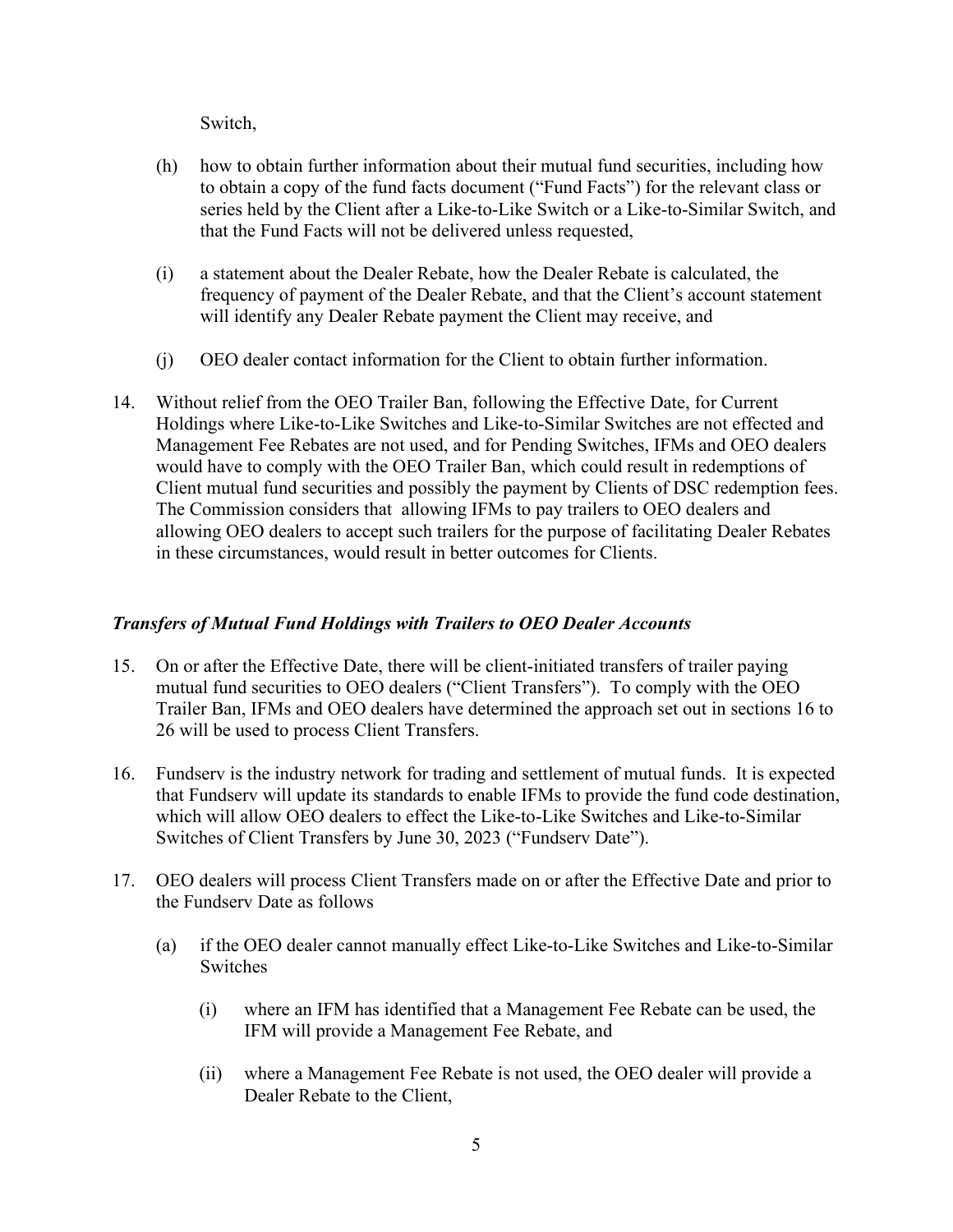- (b) if the OEO dealer can manually effect Like-to-Like Switches and Like-to-Similar Switches
	- (i) an IFM will identify whether a Like-to-Like Switch is available, or if no Liketo-Like Switch is available, whether a Like-to-Similar Switch is available, or whether a Management Fee Rebate should be used,
	- (ii) where a Like-to-Like Switch or a Like-to-Similar Switch is identified by an IFM, the OEO dealer will execute the Like-to-Like Switch or Like-to-Similar Switch, as applicable,
	- (iii) where an IFM has identified that a Management Fee Rebate can be used, the IFM will provide a Management Fee Rebate, and
	- (iv) where no Like-to-Like Switch or Like-to-Similar Switch is available and no Management Fee Rebate is used, or where a Like-to-Like Switch or a Like-to-Similar Switch might be available but the trailer paying mutual fund securities may remain subject to a DSC redemption fee, the OEO dealer will provide a Dealer Rebate.
- 18. For all Client Transfers made on or after the Effective Date and prior to the Fundserv Date, as well as for all Pending Switches, OEO Dealers will execute Like-to-Like Switches and Like-to-Similar Switches, where identified by the IFM, within 45 days after the Fundserv Date or after such earlier date on which OEO dealer can manually effect Like-to-Like Switches and Like-to-Similar Switches.
- 19. IFMs and OEO dealers will process Client Transfers made on or after the Fundserv Date as follows
	- (a) an IFM will identify whether a Like-to-Like Switch is available, or if no Like-to-Like Switch is available, whether a Like-to-Similar Switch is available, or whether a Management Fee Rebate should be used,
	- (b) where a Like-to-Like Switch or a Like-to-Similar Switch is identified by an IFM, the OEO dealer will execute the Like-to-Like Switch or Like-to-Similar Switch, as applicable,
	- (c) where an IFM has identified that a Management Fee Rebate can be used, the IFM will provide a Management Fee Rebate, and
	- (d) where no Like-to-Like Switch or Like-to-Similar Switch is available and no Management Fee Rebate is used, or where a Like-to-Like Switch or a Like-to-Similar Switch might be available but the trailer paying mutual fund securities may remain subject to a DSC redemption fee, the OEO dealer will provide a Dealer Rebate.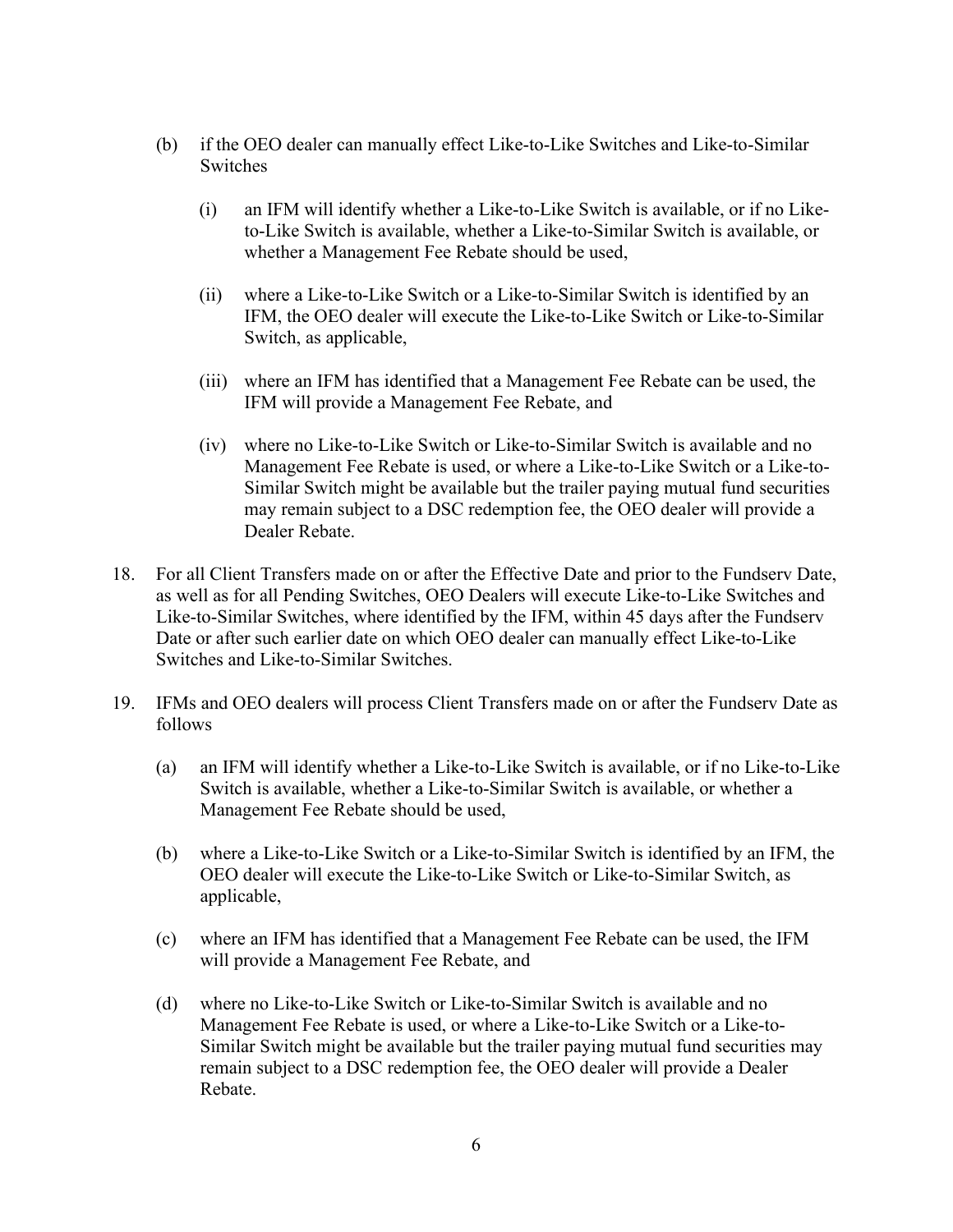- 20. On or after the Effective Date, to implement Client Transfers, which transfers are largely a manual process, OEO dealers and IFMs will require a period of up to 45 days (the "Grace Period"), during which the OEO Trailer Ban does not apply, in order for the OEO dealer to determine whether the IFM has identified that a Like-to-Like Switch or a Like-to-Similar Switch is available or a Management Fee Rebate can be used. During the Grace Period, if there is no Management Fee Rebate, then the OEO dealer will implement any Like-to-Like Switch or Like-to-Similar Switch identified by the IFM, after the Fundserv Date, or after such earlier date on which Like-to-Like Switches and Like-to-Similar Switches can be effected manually by the OEO dealer, or failing which, provide a Dealer Rebate.
- 21. During the Grace Period, a Like-to-Like Switch or a Like-to-Similar Switch will generally be executed by OEO dealers within 15 days of the date of the Client Transfer, following which, within the remaining 30 days of the Grace Period, the OEO dealer will assess whether the Like-to-Like Switch and Like-to-Similar Switch has been properly processed, failing which the OEO dealer will take action to ensure the relevant switch is properly processed.
- 22. Any trailers paid by IFMs in respect of the Client Transfers and accepted by OEO dealers during the Grace Period will be rebated to the Client by way of a Dealer Rebate.
- 23. If a Client closed his/her account prior to the payment of a Dealer Rebate in connection with a Client Transfer and the OEO dealer cannot locate the Client, then the OEO dealer will donate such Dealer Rebate to a registered charity within 12 months of receipt of the trailer by the OEO dealer, where permitted by applicable laws.
- 24. For Client Transfers, OEO dealers and IFMs will not charge any fees to Clients in connection with Like-to-Like Switches, Like-to-Similar Switches, Management Fee Rebates or Dealer Rebates initiated by an OEO dealer or an IFM, as applicable.
- 25. As long as Like-to-Like Switches, Like-to-Similar Switches, Management Fee Rebates and Dealer Rebates are permitted or remain in effect for Client Transfers further to this order, no Client will be redeemed by an IFM or OEO dealer from a mutual fund nor be subject to a DSC redemption fee as a result of the Like-to-Like Switches and Like-to-Similar Switches, in order for the IFMs and OEO dealers to comply with the OEO Trailer Ban.
- 26. On and after the Effective Date, clients making Client Transfers will be provided with the following communications from OEO dealers
	- (a) as part of the client onboarding process for new accounts and/or on the form for Client Transfers, written notice of
		- (i) the scenarios described in sections 17 or 19, as applicable, and an explanation of how the proposed actions may impact the Client,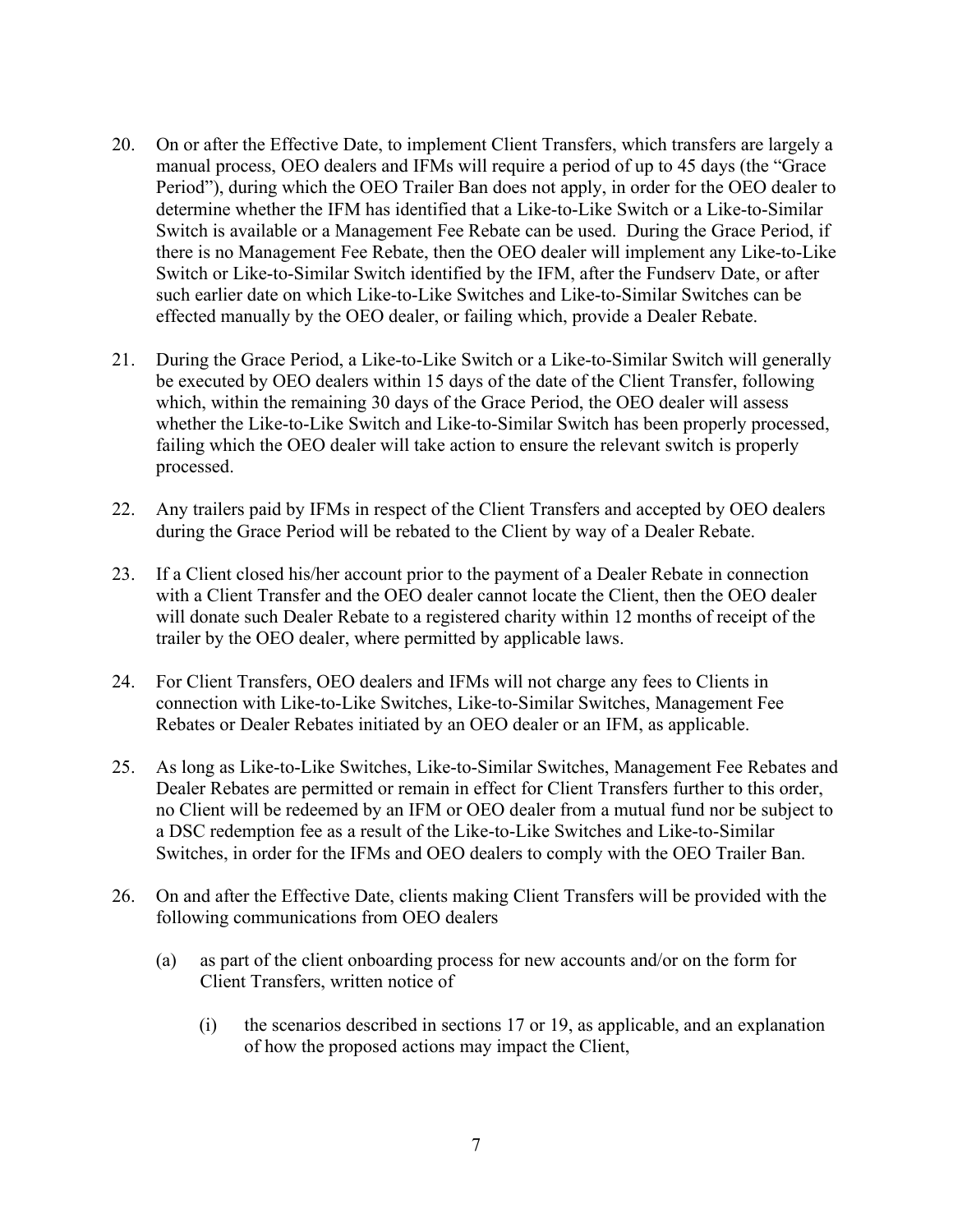- (ii) an explanation that the proposed actions described in  $(a)(i)$  above are due to the OEO Trailer Ban, which took effect on the Effective Date,
- (iii) a brief explanation that the OEO Trailer Ban means that trailer paying mutual fund securities should not be transferred to OEO dealer accounts,
- (iv) where no Like-to-Like Switch or Like-to-Similar Switch is available and no Management Fee Rebate is used, or where such a Like-to-Like Switch or a Like-to-Similar Switch might be available but the trailer paying mutual fund securities remain subject to a DSC redemption fee, the OEO dealer will provide a Dealer Rebate,
- (v) a Like-to-Like Switch and a Like-to-Similar Switch will be reflected in the Client's next account statement and the Client will receive a trade confirmation promptly following any Like-to-Like Switch or Like-to-Similar Switch,
- (vi) their trade confirmation and/or account statement and/or transaction history will help the Client to determine what class or series of the non-trailer paying mutual fund is held by the Client after the Like-to-Like Switch or Like-to-Similar Switch, and any Dealer Rebate,
- (vii) how to obtain further information about their mutual fund securities, including how to obtain a copy of the Fund Facts for the relevant class or series held by the Client after a Like-to-Like Switch or a Like-to-Similar Switch, and that the Fund Facts will not be delivered unless requested,
- (viii) a statement about the Dealer Rebate, how the Dealer Rebate is calculated, the frequency of payment of the Dealer Rebate, and that the Client's account statement will identify any Dealer Rebate payment the client received,
- (ix) Client Transfers that are subject to a Dealer Rebate will have access to information on their website, and
- (x) OEO dealer contact and resource information for the Client to obtain further information,
- (b) for Dealer Rebates, OEO dealers will make available to Clients on their website the following information
	- (i) a Like-to-Like Switch and a Like-to-Similar Switch are not available and a Management Fee Rebate will not be used so the Client Transfer is subject to a Dealer Rebate,
	- (ii) a statement about the Dealer Rebate, how the Dealer Rebate is calculated, the frequency of payment of the Dealer Rebate, and that the Client's account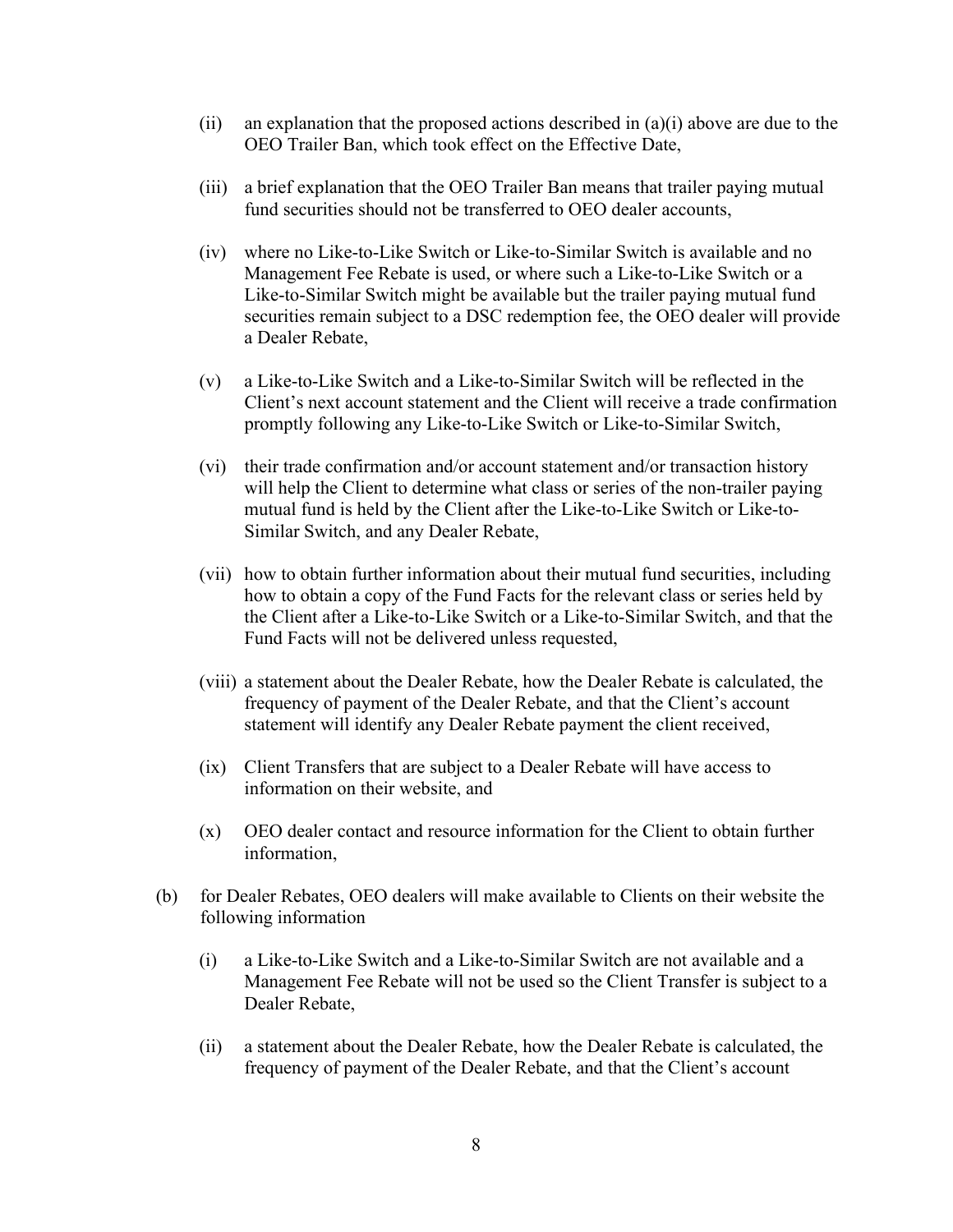statement will identify any Dealer Rebate payment the client received, and

- (iii) OEO dealer contact information for the Client to obtain further information.
- 27. Without relief from the OEO Trailer Ban, for Client Transfers on or after the Effective Date, where Like-to-Like Switches or Like-to-Similar Switches are not effected and Management Fee Rebates are not used, IFMs and OEO dealers would have to comply with the OEO Trailer Ban, which could result in redemptions of Client mutual fund securities and possibly the payment by Clients of DSC redemption fees. The Commission considers that allowing IFMs to pay trailers to OEO dealers and allowing OEO dealers to accept such trailers for the purpose of facilitating Dealer Rebates in these circumstances, would result in better outcomes for Clients.
- 28. For Client Transfers on or after the Effective Date, the Commission considers that allowing the Grace Period, during which the OEO Trailer Ban would not apply, in order for the OEO dealer to identify whether a Like-to-Like Switch or a Like-to-Similar Switch is available, or a Management Fee Rebate can be used, would be appropriate.

## **Exemption**

#### *Current Mutual Fund Holdings with Trailers in OEO Dealer Accounts*

29. The Commission, considering that to do so would not be prejudicial to the public interest, orders under section  $187(1)(c)$  of the Act that the OEO Trailer Ban does not apply to an IFM or OEO dealer for the purpose of facilitating a Dealer Rebate for Current Holdings or for Pending Switches, on the terms and conditions set out below.

#### *Transfers of Mutual Fund Holdings with Trailers to OEO Dealer Accounts*

- 30. The Commission, considering that to do so would not be prejudicial to the public interest, orders under section 187(1)(c) of the Act that the OEO Trailer Ban does not apply to an IFM or OEO dealer, on the terms and conditions set out below, for
	- (a) the Grace Period, in order for the OEO dealer to determine whether the IFM has identified a Like-to-Like Switch or a Like-to-Similar Switch is available or a Management Fee Rebate can be used during the Grace Period. If there is no Management Fee Rebate, the OEO dealer will implement any Like-to-Like Switch or Like-to-Similar Switch identified by the IFM, after the Fundserv Date, or after such earlier date on which Like-to-Like Switches and Like-to-Similar Switches can be effected manually by the OEO dealer. If a Like-to-Like Switch or Like-to-Similar Switch cannot be effected, the OEO dealer will provide a Dealer Rebate, and
	- (b) the purpose of facilitating a Dealer Rebate for Client Transfers.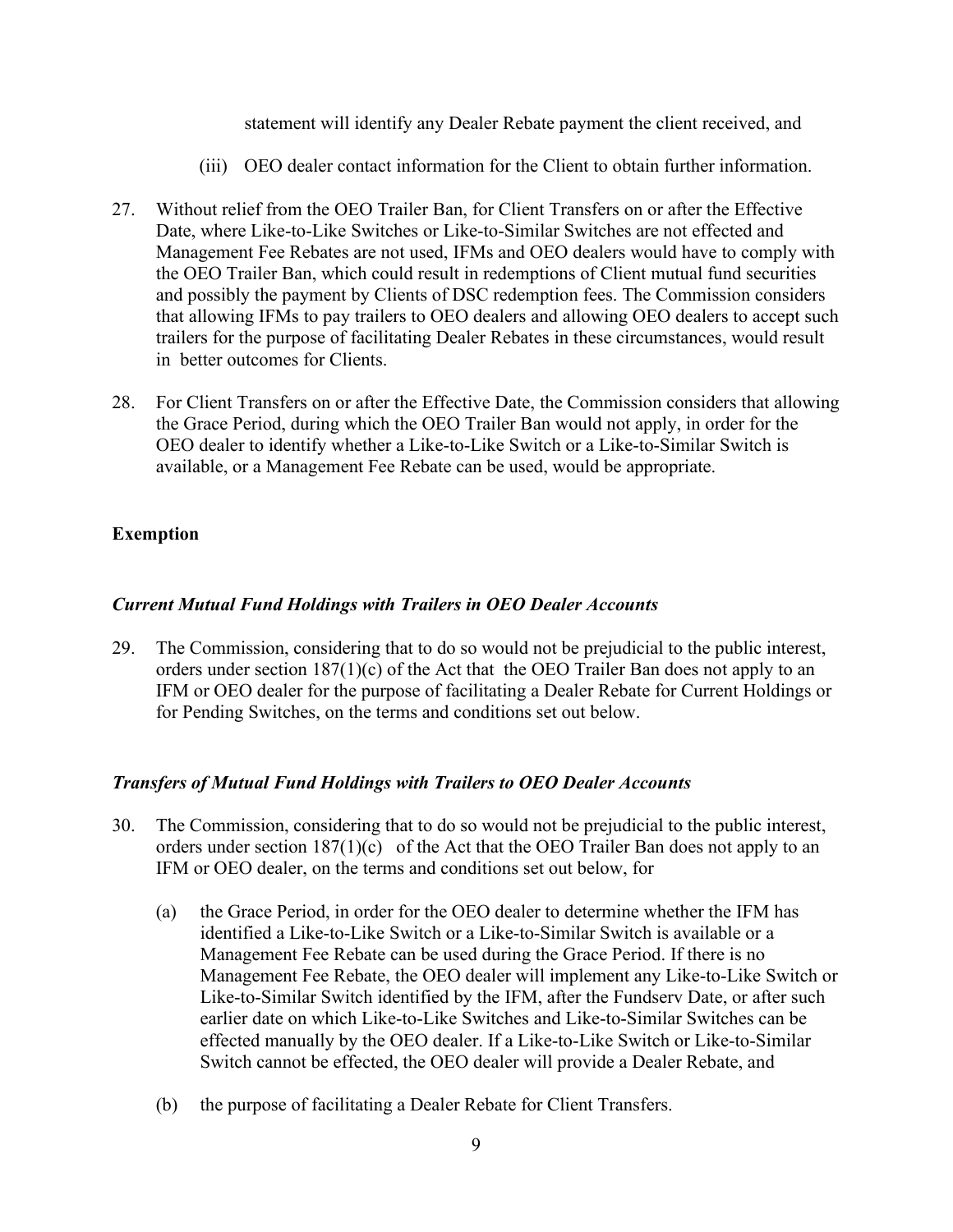## *Current Mutual Fund Holdings with Trailers in OEO Dealer Accounts*

- 31. This order is not available to an IFM or OEO dealer to facilitate Dealer Rebates for Current Holdings unless a Like-to-Like Switch or a Like-to-Similar Switch is not available or not effected by the Effective Date, and a Management Fee Rebate is also not used. This order is not available to an IFM or OEO dealer to facilitate Dealer Rebates for Pending Switches, unless it is not operationally reasonable to effect a Like-to-Like Switch, a Liketo-Similar Switch, or a Management Fee Rebate, even if available.
- 32. Any IFM or OEO dealer relying on this order to facilitate Dealer Rebates for Current Holdings and Pending Switches must not redeem a Client nor subject a Client to a DSC redemption fee as a result of a Like-to-Like Switch or Like-to-Similar Switch, in order for the IFM or OEO dealer to comply with the OEO Trailer Ban.
- 33. Any OEO dealer relying on this order for the purpose of facilitating Dealer Rebates for Current Holdings and Pending Switches must
	- (a) not charge any fees to Clients in connection with Like-to-Like Switches, Like-to-Similar Switches, or Dealer Rebates initiated by the OEO dealer, as applicable,
	- (b) no later than the Effective Date, provide notification through a completed survey, to be hosted on Fundserv, advising that the OEO dealer has the operational and technological capacity to process Dealer Rebates or will implement such a process within 4 months from the Effective Date,
	- (c) pay a Dealer Rebate to its impacted Clients equal to the amount of the trailer received from the IFM on at least a quarterly basis. If the OEO dealer does not have the operational or technological capacity to process Dealer Rebates prior to the Effective Date, it must implement such process within 4 months from the Effective Date and, in such case, must retroactively pay Dealer Rebates, within 7 months from the Effective Date,
	- (d) prior to facilitating each Dealer Rebate for Current Holdings, confirm that no Liketo-Like Switch or Like-to-Similar Switch is available, and a Management Fee Rebate is also not used,
	- (e) prior to facilitating each Dealer Rebate for Pending Switches, confirm that it is not operationally reasonable to effect a Like-to-Like Switch or Like-to-Similar Switch or a Management Fee Rebate, even if available,
	- (f) if the OEO dealer is unable to locate a Client for whom the Dealer Rebate is intended to be paid because the Client has closed his/her account with the OEO dealer prior to payment of the Dealer Rebate, donate such Dealer Rebate to a registered charity within 12 months of receipt of the trailer by the OEO dealer, where permitted by applicable law,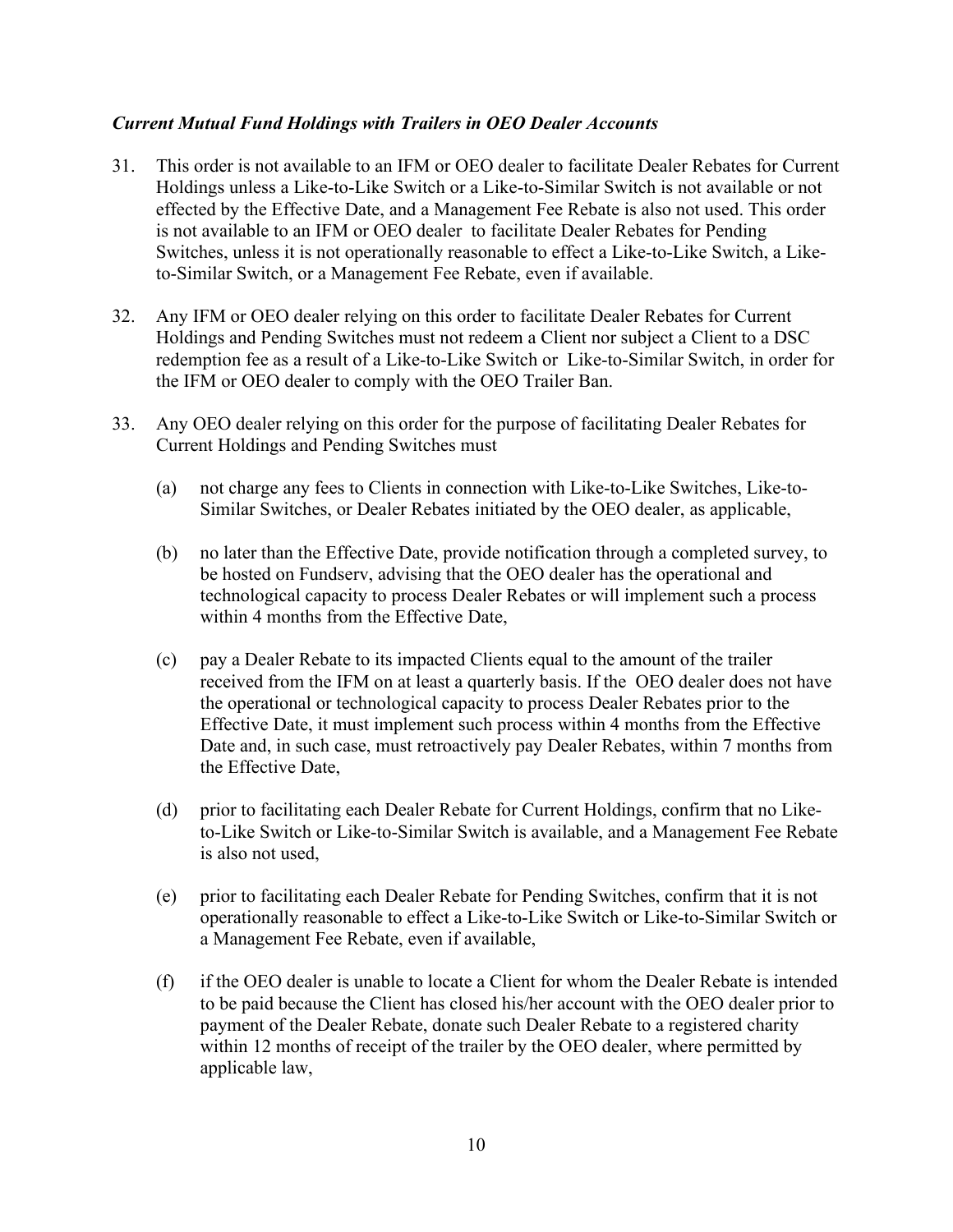- (g) where (f) above applies, keep a record of the amount and dates of donations to a registered charity in respect of such Current Holdings and Pending Switches, and, the name and charity registration number of each registered charity that received such donations,
- (h) keep a record of the actions taken relating to each Current Holding and Pending Switch,
- (i) provide a statistical summary of the following items in Excel, and in the form set out in Annex A to the Director of the Investment Funds and Structured Products Branch by email at IFSPDirector@osc.gov.on.ca by August 1, 2022
	- (i) the number of Client accounts with Current Holdings where a Like-to-Like Switch or a Like-to-Similar Switch was effected,
	- (ii) the aggregate amount of Current Holdings in Client accounts where a Like-to-Like Switch or a Like-to-Similar Switch was effected,
	- (iii) the number of Client accounts with Current Holdings and Pending Switches where a Dealer Rebate was effected,
	- (iv) the aggregate amount of Current Holdings and Pending Switches in Client accounts where a Dealer Rebate was effected,
	- (v) the aggregate amount of Dealer Rebates provided for Current Holdings and Pending Switches, and
- (j) upon request, provide the record in (g) above to the Director of the Investment Funds and Structured Products Branch by email at IFSPDirector@osc.gov.on.ca.
- 34. Any IFM relying on this order for the purpose of paying trailers to OEO dealers for Dealer Rebates for Current Holdings and Pending Switches must
	- (a) not charge any fees to Clients in connection with Like-to-Like Switches, Like-to-Similar Switches, or Management Fee Rebates initiated by the IFM, as applicable,
	- (b) waive any DSC redemption fees for Current Holdings that are triggered by the Liketo-Like Switches or the Like-to-Similar Switches,
	- (c) confirm through Fundserv that the OEO dealers have sent a notification through Fundserv, as described in subsection 33(b) or, where such notification is not available for a particular OEO dealer, confirm with that OEO dealer that it has the operational and technological capacity to process Dealer Rebates or will implement such a process within 4 months from the Effective Date,
	- (d) keep a record of each OEO dealer for which Dealer Rebates are expected to be paid,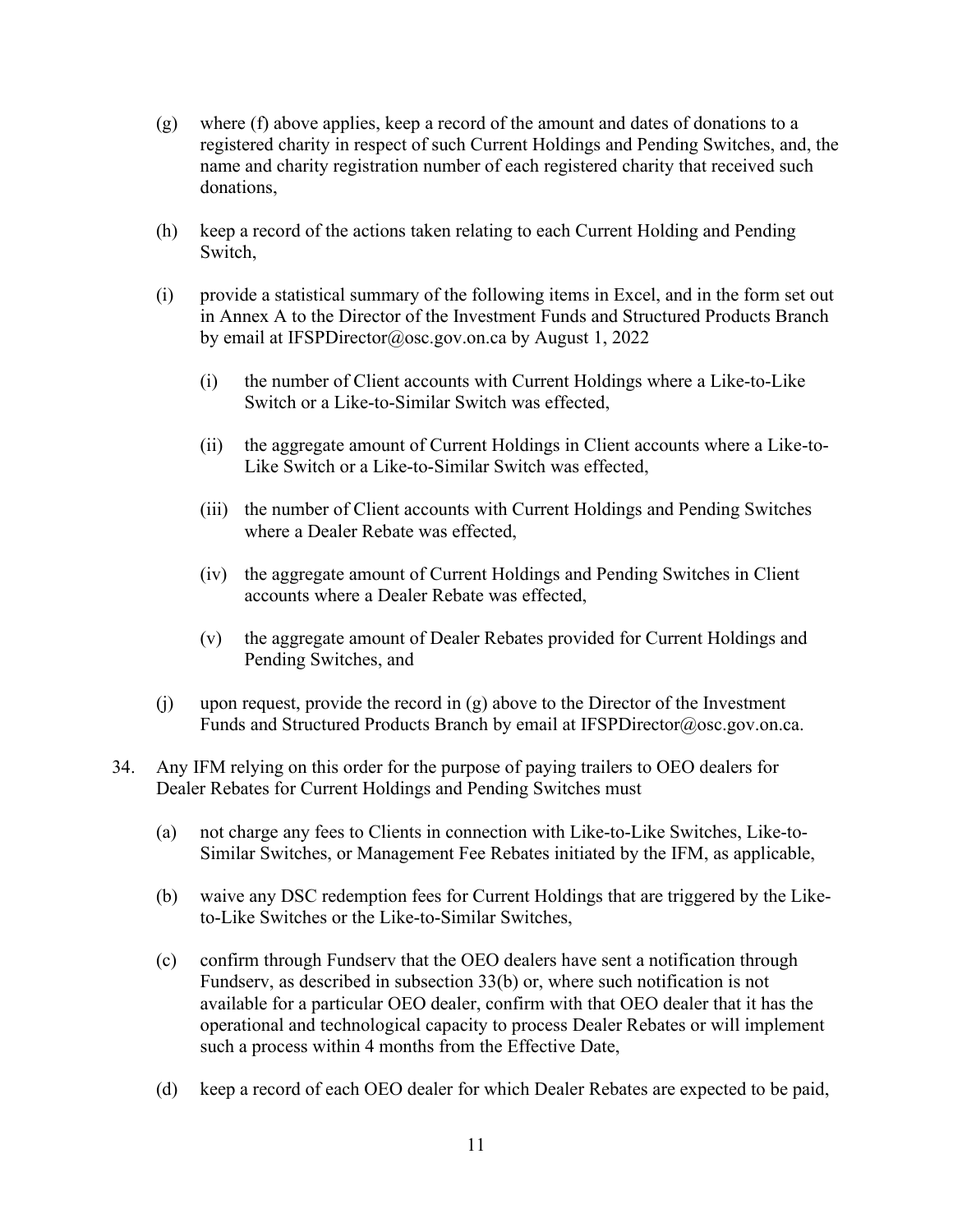- (e) keep a record of the actions taken relating to Current Holdings,
- (f) provide a statistical summary of the following items in Excel, and in the form set out in Annex B to the Director of the Investment Funds and Structured Products Branch by email at IFSPDirector@osc.gov.on.ca by August 1, 2022
	- (i) the number of Client accounts with Current Holdings where a Like-to-Like Switch was effected,
	- (ii) the aggregate amount of Current Holdings in Client accounts where a Like-to-Like Switch was effected,
	- (iii) the number of Client accounts with Current Holdings where a DSC redemption fee was waived in connection with a Like-to-Like Switch,
	- (iv) the aggregate amount of DSC redemption fees waived in connection with a Like-to-Like Switch,
	- (v) the number of Client accounts with Current Holdings where a Like-to-Similar Switch was effected,
	- (vi) the aggregate amount of Current Holdings in Client accounts where a Like-to-Similar Switch was effected,
	- (vii) the number of Client accounts with Current Holdings where a DSC redemption fee was waived in connection with a Like-to-Similar Switch,
	- (viii) the aggregate amount of DSC redemption fees waived in connection with a Like-to-Similar Switch
	- (ix) the number of Client accounts with Current Holdings and Pending Switches where a Management Fee Rebate was effected,
	- (x) the aggregate amount of Current Holdings and Pending Switches in Client accounts where a Management Fee Rebate was effected,
	- (xi) the aggregate amount of Management Fee Rebates provided to Client accounts with Current Holdings and Pending Switches, and
- (g) upon request, provide the record in (d) above to the Director of the Investment Funds and Structured Products Branch by email at IFSPDirector@osc.gov.on.ca.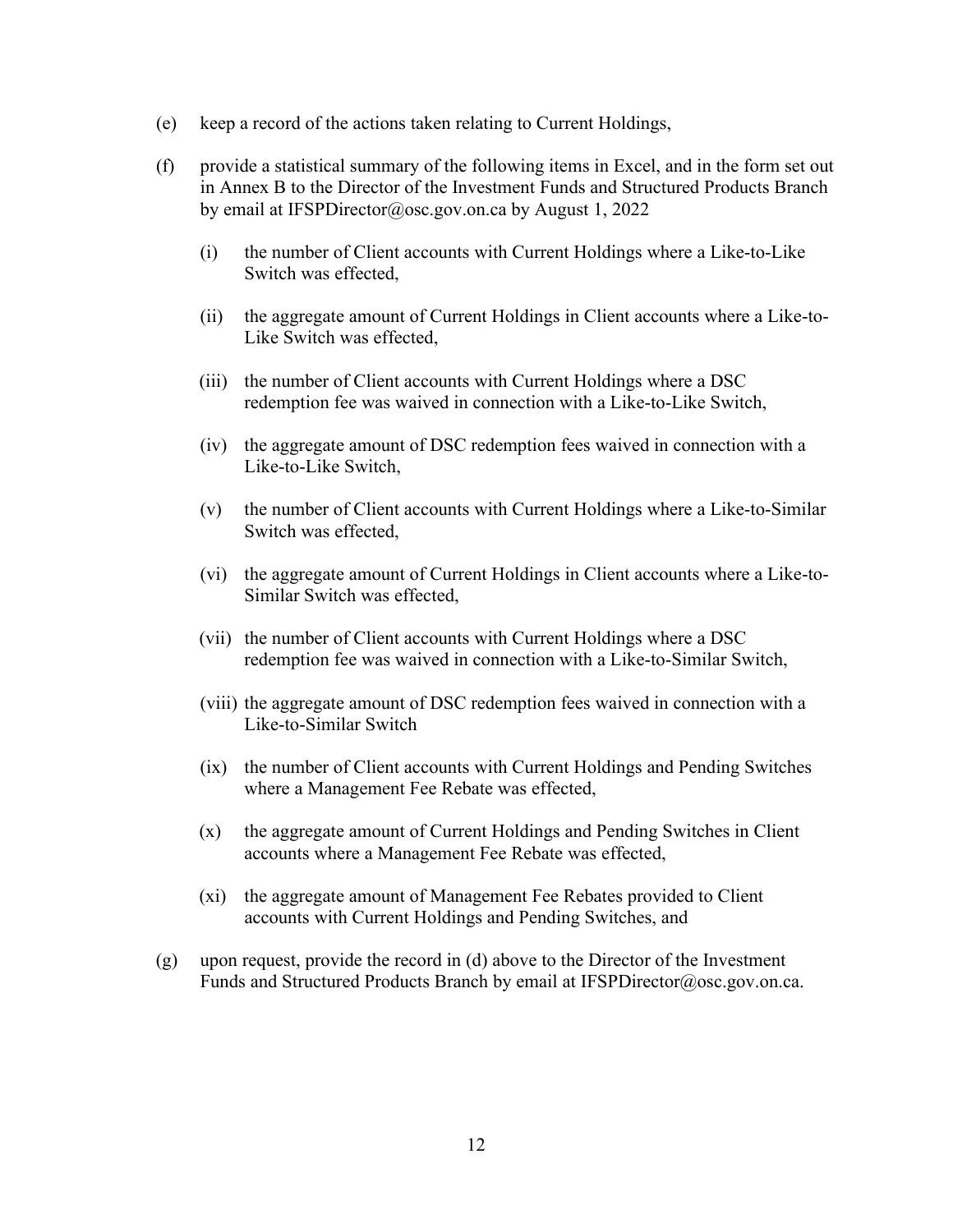### *Transfers of Mutual Fund Holdings with Trailers to OEO Dealer Accounts*

- 35. This order is not available to an IFM or OEO dealer to facilitate Dealer Rebates for Client Transfers unless a Like-to-Like Switch or a Like-to-Similar Switch is not available, and a Management Fee Rebate is also not used.
- 36. Any IFM or OEO dealer relying on this order to facilitate Dealer Rebates for Client Transfers must not redeem a Client, nor subject a Client to a DSC redemption fee as a result of a Like-to-Like Switch or Like-to-Similar Switch, in order to comply with the OEO Trailer Ban.
- 37. Any OEO dealer relying on this order for the purpose of facilitating Dealer Rebates for Client Transfers must
	- (a) not charge any fees to Clients in connection with Like-to-Like Switches, Like-to-Similar Switches, or Dealer Rebates initiated by the OEO dealer, as applicable,
	- (b) no later than the Effective Date, provide notification through a completed survey, to be hosted on Fundserv, advising that the OEO dealer has the operational and technological capacity to process Dealer Rebates or will implement such a process within 4 months from the Effective Date,
	- (c) pay a Dealer Rebate to its impacted Clients equal to the amount of the trailer received from the IFM on at least a quarterly basis. If the OEO dealer does not have the operational or technological capacity to process Dealer Rebates prior to the Effective Date, it must implement such process within 4 months from the Effective Date and, in such case, must retroactively pay Dealer Rebates, within 7 months of the Effective Date,
	- (d) if the OEO dealer cannot manually effect Like-to-Like Switches and Like-to-Similar Switches, prior to facilitating each Dealer Rebate for Client Transfers on or after the Effective Date and before the Fundserv Date, confirm no Management Fee Rebate is used,
	- (e) if the OEO dealer can manually effect Like-to-Like Switches and Like-to-Similar Switches, prior to facilitating each Dealer Rebate for Client Transfers on or after the Effective Date and before the Fundserv Date, confirm no Like-to-Like Switch or Like-to-Similar Switch is available and no Management Fee Rebate is used,
	- (f) prior to facilitating each Dealer Rebate for Client Transfers on or after the Fundserv Date, confirm no Like-to-Like Switch or Like-to-Similar Switch is available, and no Management Fee Rebate is used,
	- (g) for all Client Transfers made on or after the Effective Date and prior to the Fundserv Date, and for Pending Switches, execute Like-to-Like Switches and Like-to-Similar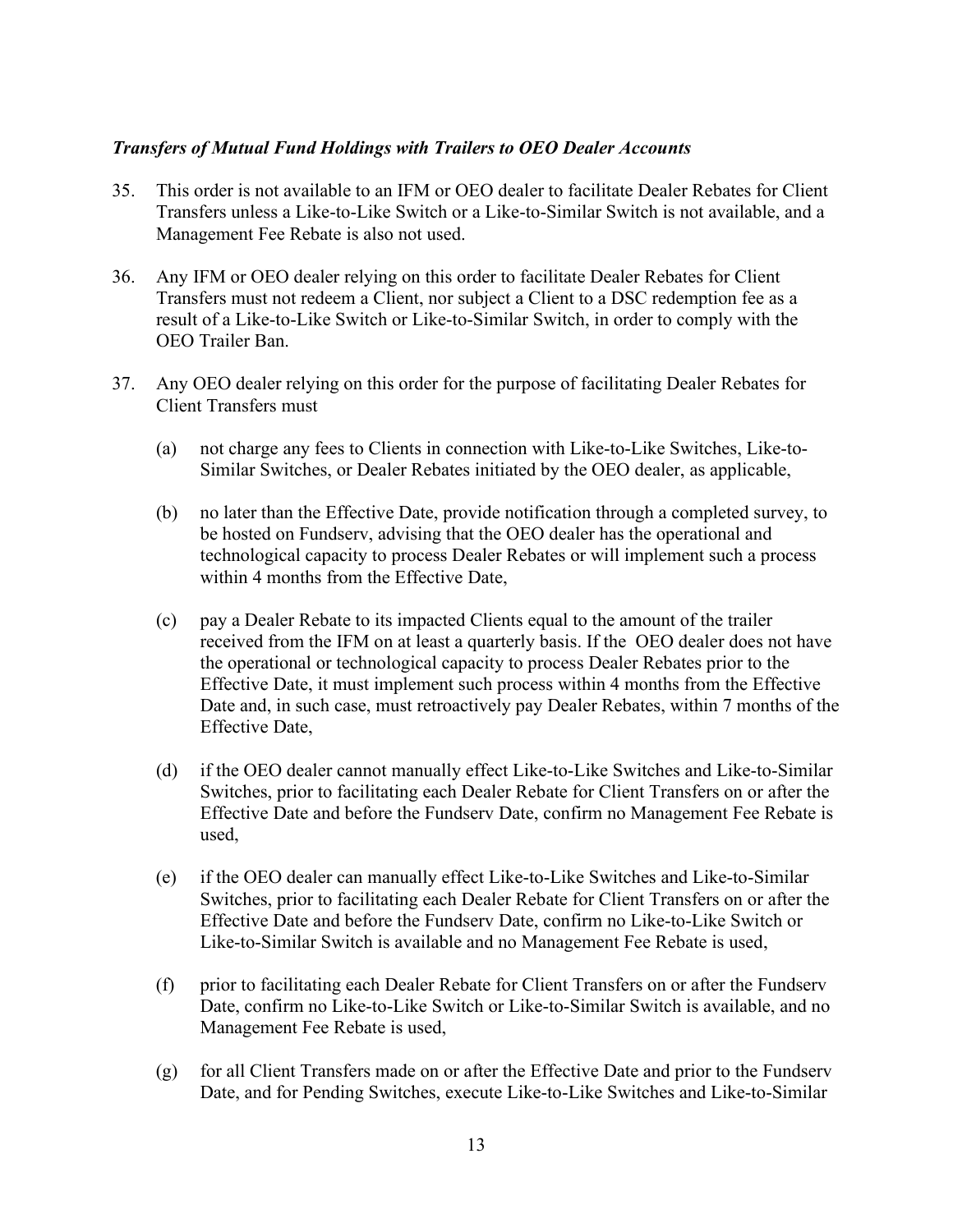Switches based on the fund code destination provided by the IFM in Fundserv within 45 days after the Fundserv Date,

- (h) for all Client Transfers made on or after the Fundserv Date, execute Like-to-Like Switches and Like-to-Similar Switches based on the fund code destination provided by the IFM in Fundserv within 45 days,
- (i) if the OEO dealer is unable to locate a Client for whom the Dealer Rebate is intended to be paid because the Client has closed his/her account with the OEO dealer prior to payment of the Dealer Rebate, donate such Dealer Rebate to a registered charity within 12 months of receipt of the trailer by the OEO dealer, where permitted by applicable law,
- (j) where (i) above applies, keep a record of the amount and dates of donations to a registered charity in respect of such Client Transfers, and, the name and charity registration number of each registered charity that received such donations,
- (k) keep a record of the Dealer Rebates provided for Client Transfers,
- (l) provide a statistical summary of the following items for the period from June 1, 2022 to June 30, 2023 in Excel, and in the form set out in Annex C to the Director of the Investment Funds and Structured Products Branch by email at IFSPDirector@osc.gov.on.ca by August 31, 2023
	- (i) the number of Client accounts with Client Transfers where a Dealer Rebate was effected,
	- (ii) the aggregate amount of Client Transfers where a Dealer Rebate was effected,
	- (iii) the aggregate amount of Dealer Rebates provided for Client Transfers, and
- (m) upon request, provide the record in (j) above to the Director of the Investment Funds and Structured Products Branch by email at IFSPDirector@osc.gov.on.ca.
- 38. Any IFM relying on this order for the purpose of paying trailers to OEO dealers for Dealer Rebates for Client Transfers must
	- (a) not charge any fees to Clients in connection with Like-to-Like Switches, Like-to-Similar Switches, or Management Fee Rebates initiated by an IFM, as applicable,
	- (b) confirm through Fundserv that the OEO dealers have sent a notification through Fundserv, as described in subsection 37(b),
	- (c) keep a record of each OEO dealer for which Dealer Rebates are expected to be paid,
	- (d) keep a record of the actions taken relating to Client Transfers,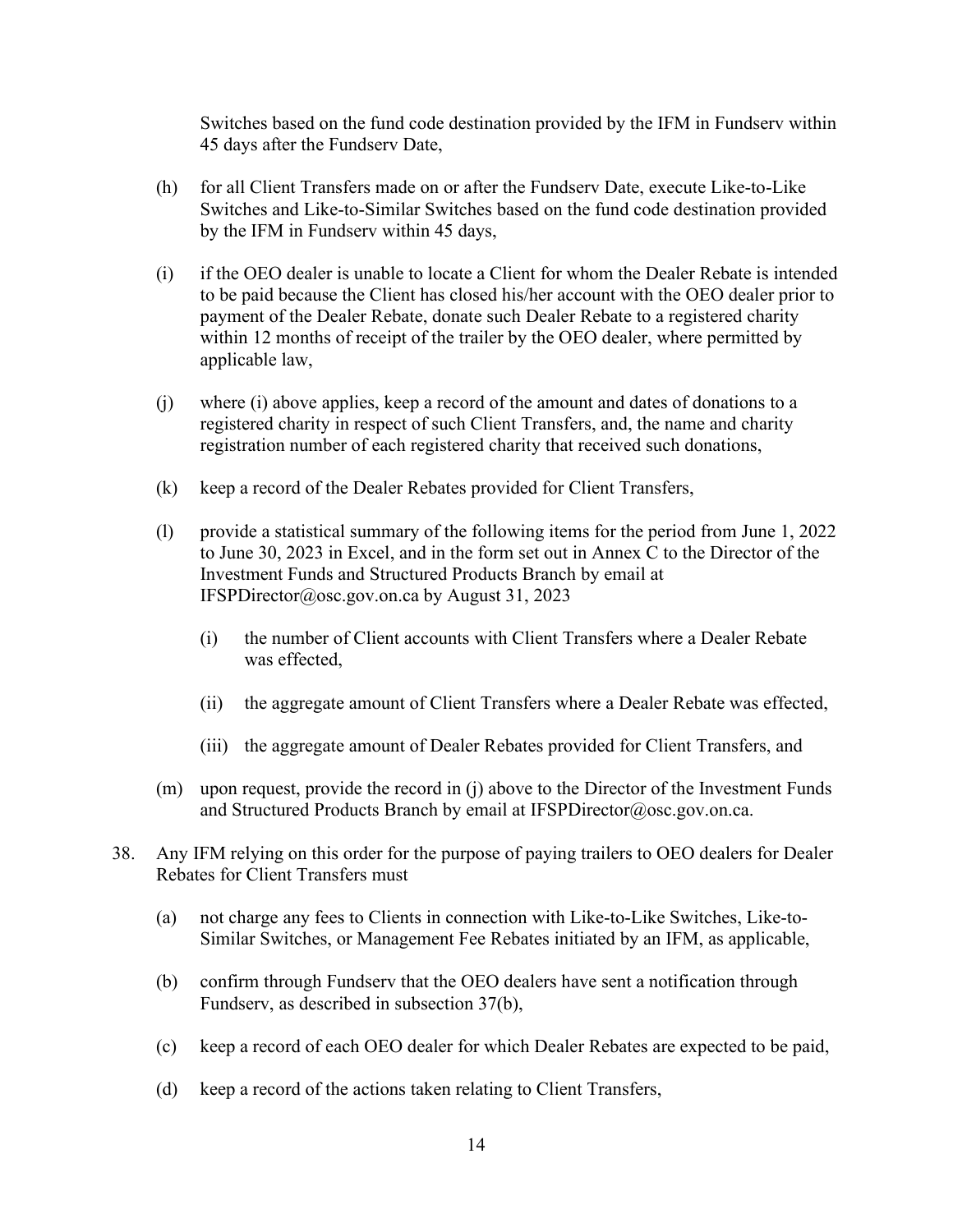- (e) provide a statistical summary of the following items for the period from June 1, 2022 to June 30, 2023 in Excel, and in the form set out in Annex D to the Director of the Investment Funds and Structured Products Branch by email at IFSPDirector@osc.gov.on.ca by August 31, 2023
	- (i) the number of Client accounts with Client Transfers where a Management Fee Rebate was effected,
	- (ii) the aggregate amount of Client Transfers where a Management Fee Rebate was effected,
	- (iii) the aggregate amount of Management Fee Rebates provided for Client Transfers, and
- (f) upon request, provide the record in (c) above to the Director of the Investment Funds and Structured Products Branch by email at IFSPDirector@osc.gov.on.ca.
- 39. Any OEO dealer relying on this order for the purpose of processing Client Transfers during the Grace Period must
	- (a) rebate to the client, by way of Dealer Rebate, any trailers paid by IFMs in respect of the Client Transfers and accepted by the OEO dealer during the Grace Period,
	- (b) keep a record of the actions taken relating to Client Transfers, and
	- (c) upon request, provide the record in (b) above to the Director of the Investment Funds and Structured Products Branch by email at IFSPDirector@osc.gov.on.ca.

#### *Client Communications*

- 40. Any OEO dealer relying on this order must provide Clients with the communications described in section 13 and section 26.
- 41. Any IFM or OEO dealer relying on this order must have appropriate resources in place to address Clients' questions with respect to the implementation of the OEO Trailer Ban, including Like-to-Like Switches, Like-to-Similar Switches, Management Fee Rebates and Dealer Rebates for Current Holdings and Client Transfers.

#### *Notices*

42. Any IFM or OEO dealer relying on this order must, as soon as reasonably practicable and prior to relying on this order for the first time, notify the Director of the Investment Funds and Structured Products Branch by email at IFSPDirector@osc.gov.on.ca stating their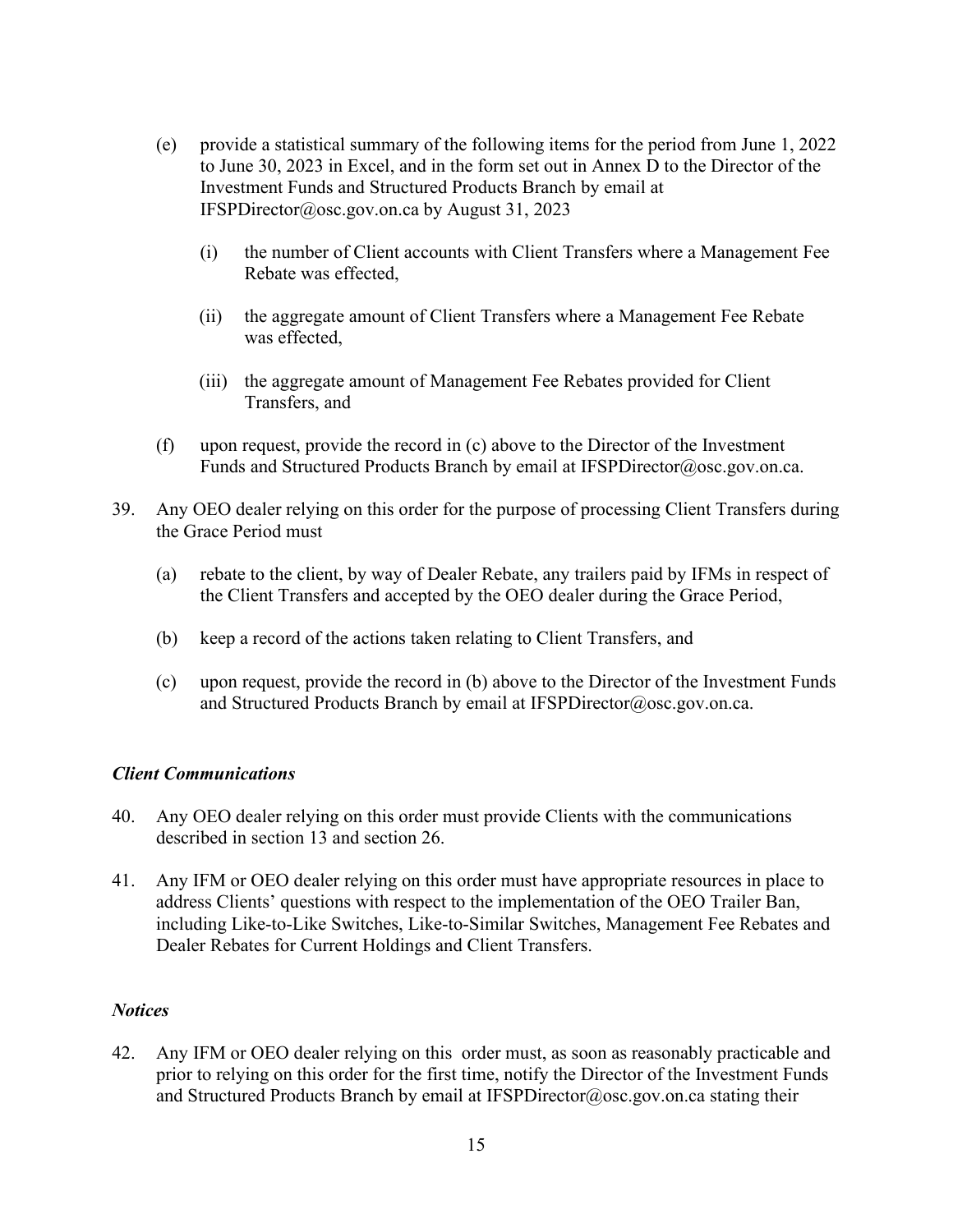intention to rely on this order.

43. Reference made in a notice pursuant to section 42 of this order to an equivalent exemption granted by a securities regulatory authority or regulator in another jurisdiction of Canada that is the principal regulator of the IFM or the OEO dealer, as defined in MI 11-102, will be deemed to constitute a reference to the relevant exemption in this order.

### **Effective Date**

44. This order is effective on June 1, 2022.

Dated March 23, 2022

Brenda M. Leong Chair

(this part is for administrative purposes only and is not party of the Order) **Authority under which Order is made:** Act and sections: *Securities Act*, section 187(1)(c).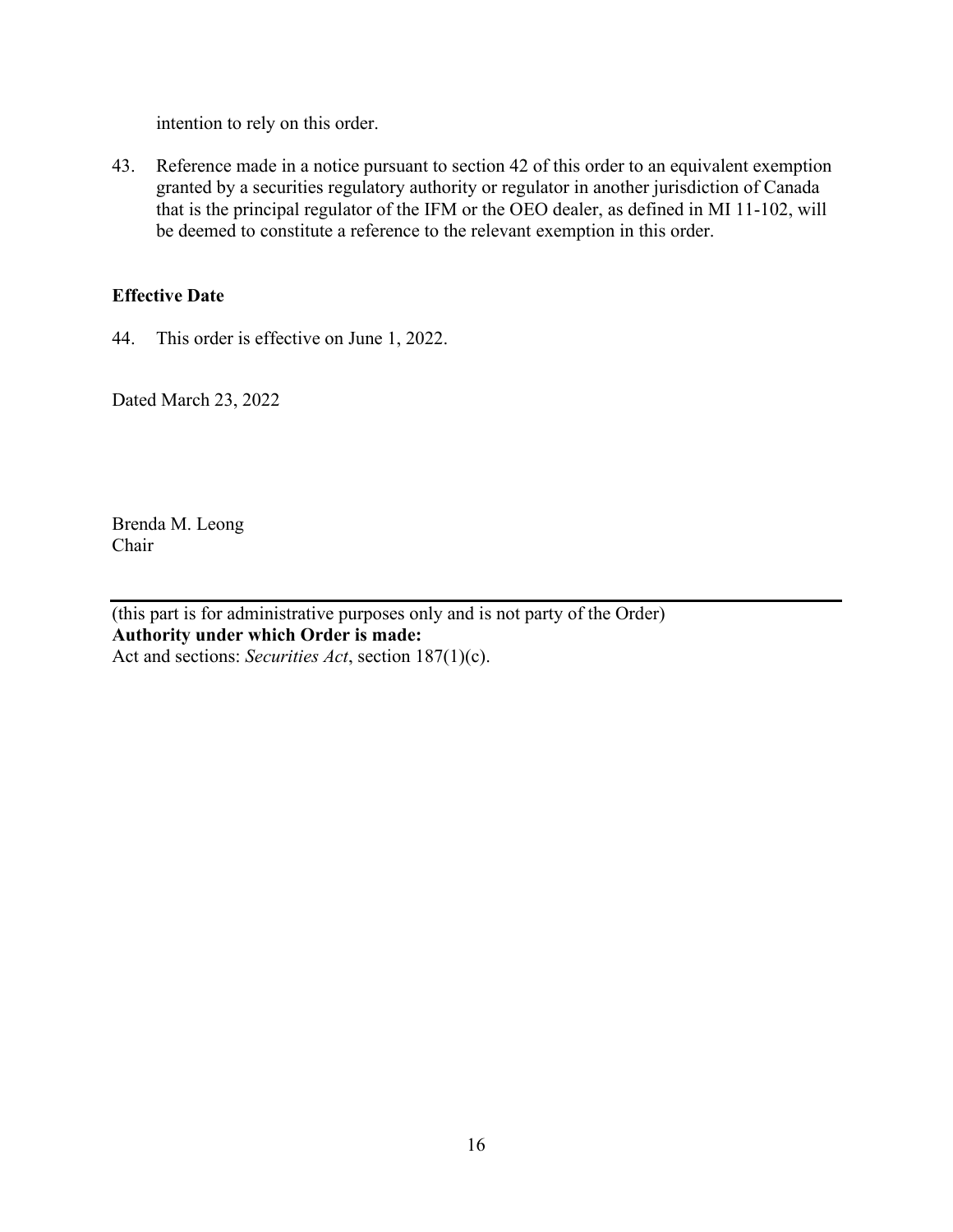# **ANNEX A**

|                              |                                                                 | <b>Like-to-Like Switches</b><br>and<br><b>Like-to-Similar Switches</b> | <b>Dealer Rebates</b>                                                                                    |                                                                                                 |                                                         |  |
|------------------------------|-----------------------------------------------------------------|------------------------------------------------------------------------|----------------------------------------------------------------------------------------------------------|-------------------------------------------------------------------------------------------------|---------------------------------------------------------|--|
| Name of OEO<br><b>Dealer</b> | Number of<br><b>Client Accounts</b><br>with Current<br>Holdings | Amount of<br><b>Current</b><br><b>Holdings</b><br>(S)                  | Number of<br><b>Client Accounts</b><br>with Current<br><b>Holdings and</b><br>Pending<br><b>Switches</b> | <b>Amount of</b><br>Current<br><b>Holdings and</b><br>Pending<br><b>Switches</b><br><b>(\$)</b> | <b>Amount of</b><br><b>Dealer Rebates</b><br><b>(S)</b> |  |
|                              |                                                                 |                                                                        |                                                                                                          |                                                                                                 |                                                         |  |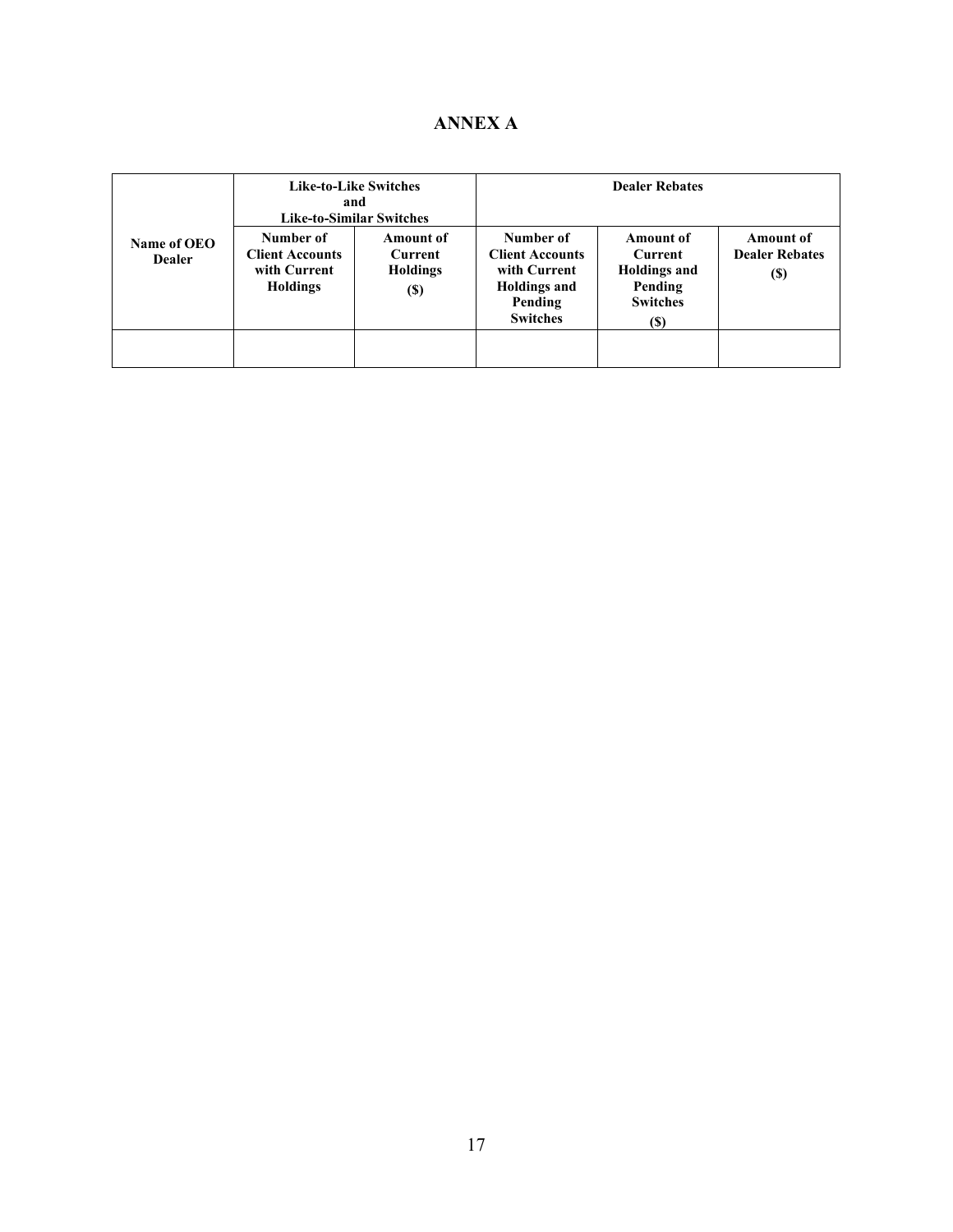# **ANNEX B**

|                          | <b>Like-to-Like Switches</b>                                                           |                                            |                                                                                       | <b>Like-to-Similar Switches</b>                                          |                                                                                                |                                                       | <b>Management Fee Rebates</b>                                                                |                                                                                 |                                                                                                                      |                                                                                        |                                                            |
|--------------------------|----------------------------------------------------------------------------------------|--------------------------------------------|---------------------------------------------------------------------------------------|--------------------------------------------------------------------------|------------------------------------------------------------------------------------------------|-------------------------------------------------------|----------------------------------------------------------------------------------------------|---------------------------------------------------------------------------------|----------------------------------------------------------------------------------------------------------------------|----------------------------------------------------------------------------------------|------------------------------------------------------------|
| Name<br>of<br><b>IFM</b> | <b>Number</b><br>of<br><b>Client</b><br><b>Accounts</b><br>with<br>Current<br>Holdings | Amount<br>of<br>Current<br>Holdings<br>(S) | Number of<br>Client<br><b>Accounts</b><br>with DSC<br>Redemption<br><b>Fee Waived</b> | <b>Amount</b> of<br><b>DSC</b><br>Redemption<br><b>Fee Waived</b><br>(S) | <b>Number</b><br>-of<br><b>Client</b><br><b>Accounts</b><br>with<br>Current<br><b>Holdings</b> | <b>Amount of</b><br>Current<br><b>Holdings</b><br>(S) | Number of<br><b>Client</b><br><b>Accounts</b><br>with DSC<br>Redemption<br><b>Fee Waived</b> | <b>Amount of</b><br><b>DSC</b><br>Redemption<br><b>Fee Waived</b><br><b>(S)</b> | Number<br>of<br><b>Client</b><br><b>Accounts</b><br>with<br>Current<br>Holdings<br>and<br>Pending<br><b>Switches</b> | Amount<br>of<br>Current<br><b>Holdings</b><br>and<br>Pending<br><b>Switches</b><br>(S) | <b>Amount of</b><br>Management<br><b>Fee Rebate</b><br>(S) |
|                          |                                                                                        |                                            |                                                                                       |                                                                          |                                                                                                |                                                       |                                                                                              |                                                                                 |                                                                                                                      |                                                                                        |                                                            |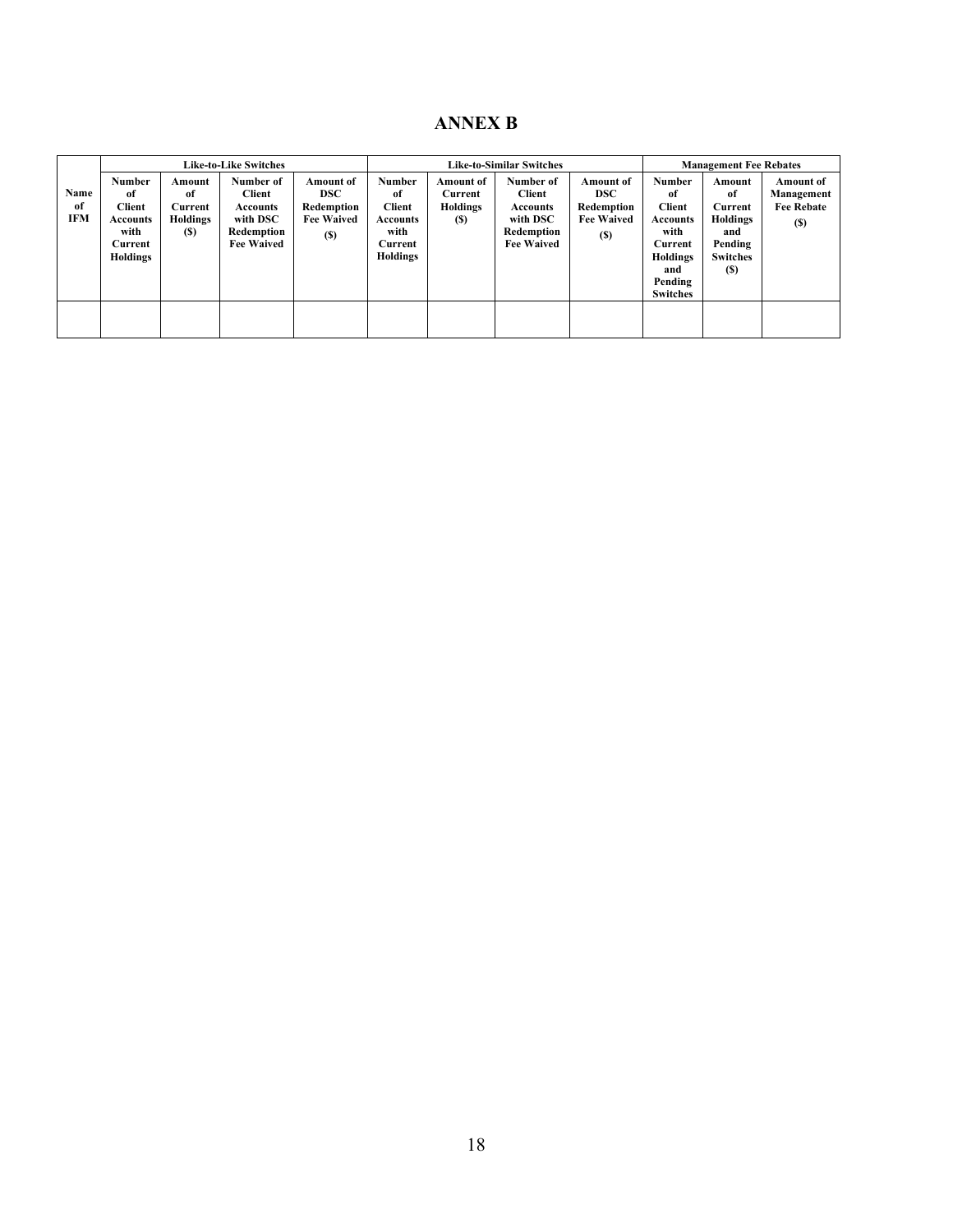## **ANNEX C**

|                           | <b>Dealer Rebates</b>                                               |                                                    |                                        |  |  |
|---------------------------|---------------------------------------------------------------------|----------------------------------------------------|----------------------------------------|--|--|
| <b>Name of OEO Dealer</b> | Number of<br><b>Client Accounts from</b><br><b>Client Transfers</b> | <b>Amount of</b><br><b>Client Transfers</b><br>IЭ. | <b>Amount of Dealer Rebates</b><br>(S) |  |  |
|                           |                                                                     |                                                    |                                        |  |  |